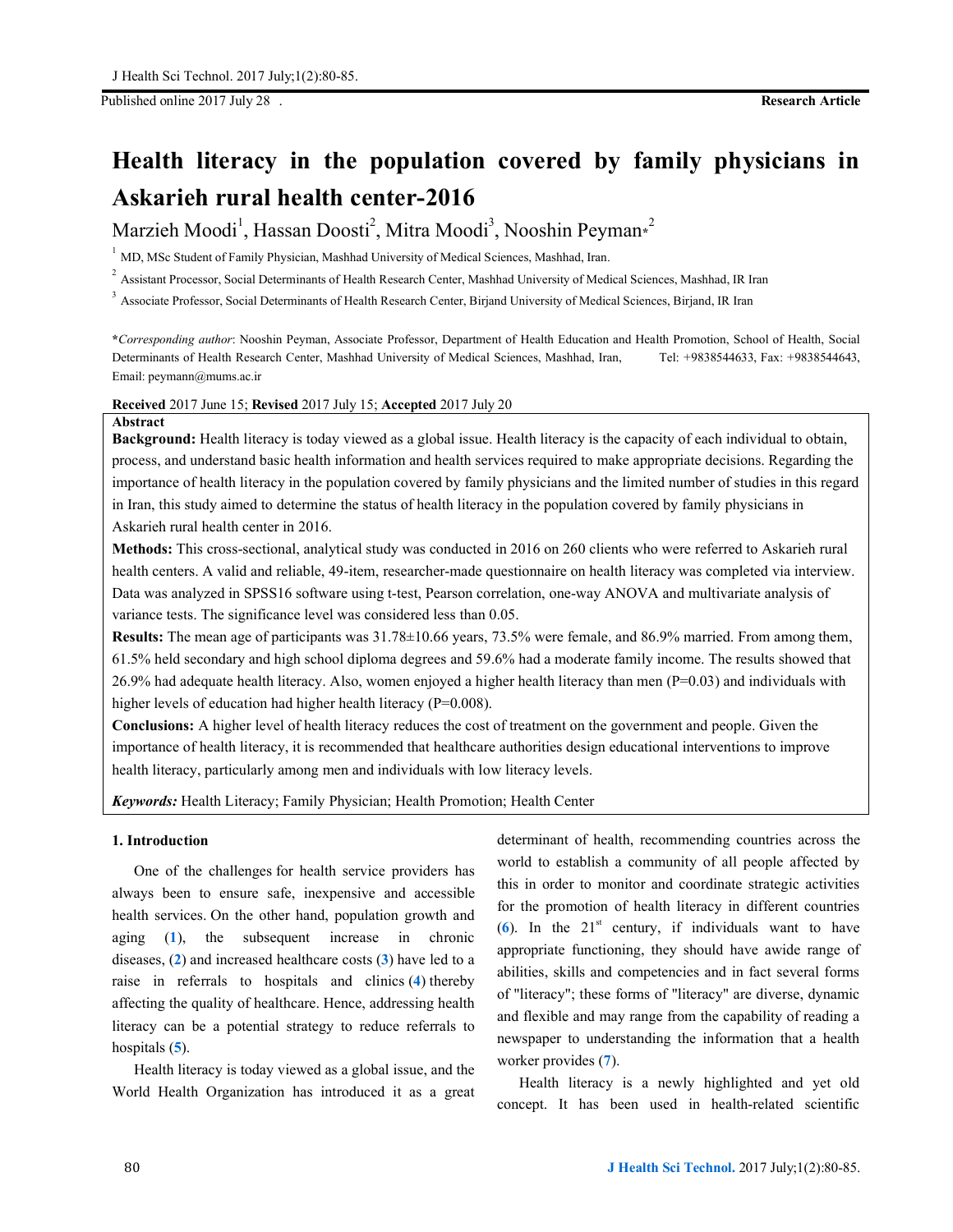literature since around 1970 (**8, 9**). Health literacy is the ability to read, understand and act on the basis of health and well-being recommendations. It is the ability of each individual to obtain, process, and understand basic health information required to make appropriate decisions (**10**). According to the World Health Organization and the glossary of health promotion, health literacy is defined as social cognitive skills that determine an individual's motivation and ability to access, understand and use information in a way that contributes to maintaining and improving his/her health. Therefore, health literacy is a concept beyond a person's individualistic abilities in reading and writing (**11**). Assessment of health literacy can be useful for improving clinical services, community participation in health, health service planning and health education (**12**). In this regard, higher health literacy levels reinforce the relationship between self-efficacy and health behaviors (**13**).

According to the US Center for Health Care Strategies, people with lower health literacy are less probable to understand the oral and written information presented by health experts and to follow their instructions. Such people also incur higher medical costs; have poorer health conditions, higher rates of hospitalization and requirement to emergency services, and lesser preventive care (**14**). According to studies in the U.S., the prevalence of inadequate health literacy was 48 percent in the U.S. and only 11 percent had adequate health literacy (**15**). A study in Sweden showed that people with high health literacy scores have significantly more physical activity, less drinking, and less smoking (**16**).

In a study conducted in five provinces in Iran, only 28.1 percent of the participants had adequate health literacy, 15.3 percent had border line health literacy, and 56.6 percent had inadequate health literacy. Lower education level, old age, and poor financial situation were related to inadequate health literacy. It was reported in this study that health literacy levels in women were higher than men in the modified regression model (**17**). A qualitative study of the African-American adolescents revealed a low health literacy level in 60% of the subjects (**18**).

The key role of health literacy in benefiting from health care services and improving its outcomes is now well recognized. Various researches have revealed that inadequate health literacy leads to delayed diagnosis of diseases, poor self-care skills, increased use of emergency

services, increased hospitalization rates, increased incidence of various diseases, and eventually increased mortality (**19, 20**). People with inadequate health literacy have poorer health status and less ability in dealing with chronic diseases and using healthcare services (**21**). According to what was described, inadequate health literacy is today considered as a global threat. Despite the critical importance of health literacy, little attention has been paid to it. Moreover, the few studies conducted reveal a low level of health literacy in Iran. Considering the importance of health literacy in the population covered by family physicians and the limited number of studies in this regard in Iran, the present study aimed to determine the status of health literacy in the population covered by family physicians in Askarieh rural health center. The results of this study can be utilized in designing training programs to suit the needs of the population covered by family physicians.

## **2. Methods**

This cross-sectional analytical descriptive study was conducted in 2016 on people referring to Askarieh rural health center (including the main public health center and its 6 affiliated health houses). The sample size was calculated as 260 subjects using the sample size calculation formula  $n = \frac{p}{n}$  and based on the results of the study by Nekouei moghadam et al. (**22**). Before data collection, the research objectives were explained to the sample and after obtaining their consent, they were included in the study. The inclusion criteria were age above 12 years and provision of informed consent. The exclusion criteria were

people with mental and cognitive disorders, and those who

were not able to answer the questions.

The tools for assessing health literacy consist of mainly abilities of test results reading, comprehension and calculation, excluding several of the issues in modern definitions of health literacy (**23**). Hence, data collection tools included a researcher-made questionnaire in two parts. The first part contained 14 demographic items (age, sex, education, spouse's education, employment, spouse's employment, number of children, income level, insurance status, history and type of a particular disease, living facilities, accommodation condition), and the second part contained 49 multiple-choice items to assess health literacy, which were all designed by the researchers. The first 23 items were multiple-choice, where a correct answer was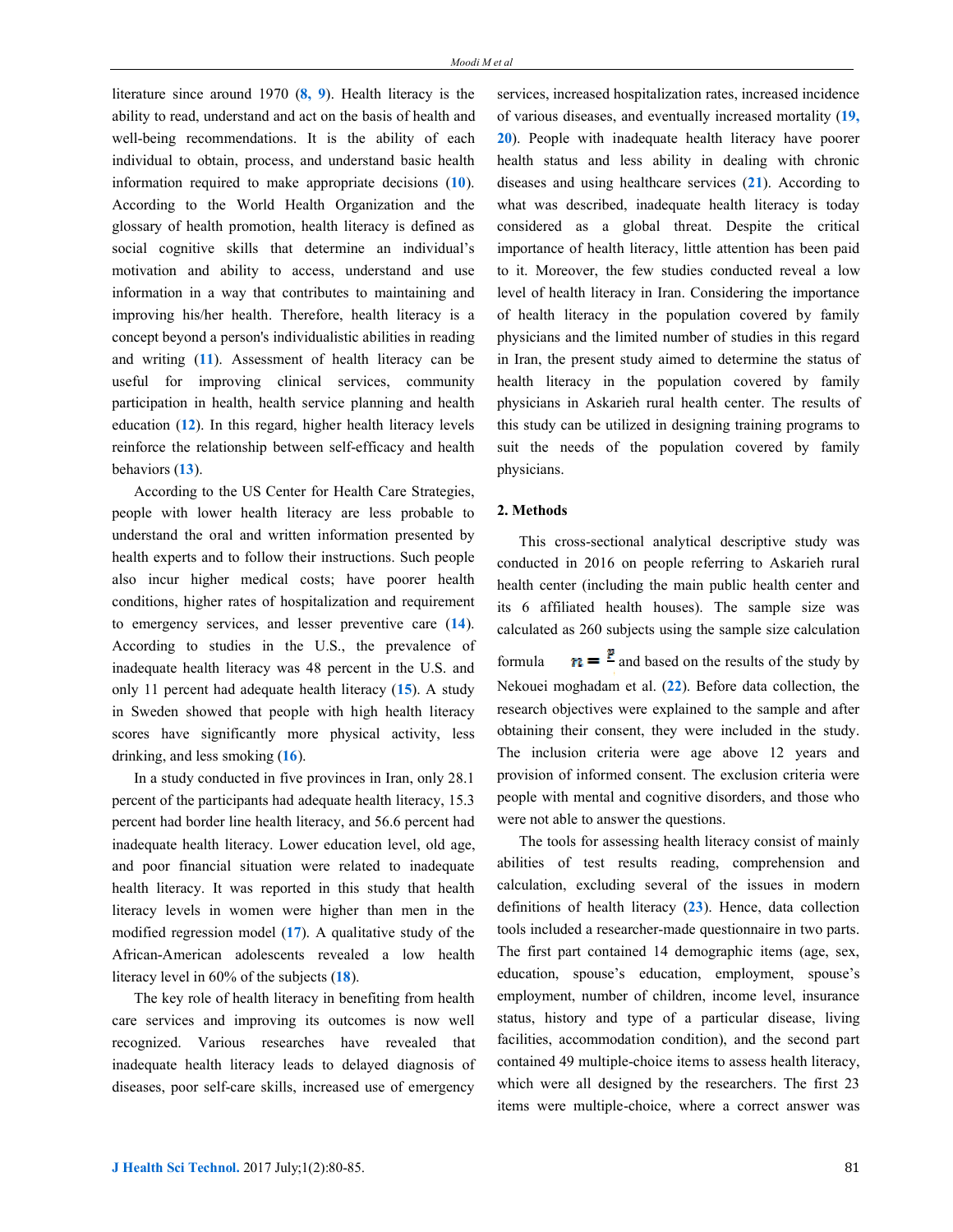scored 1 while a wrong answer was scored 0. Items 24 to 37 evaluated the probability of doing some activity on the basis of the 5-item Likert Scale, ranging from"highly improbable"to "highly probable" (1to 5 scores); items 38 to 47 evaluated the individual's confidence to perform some health related activities on the basis of the 5-item Likert Scale, ranging from "not confident at all "to "completely confident" (1 to 5 scores); items 48 and 49 evaluated the individual's feeling (pleasant or unpleasant) about exposure to certain situations on the basis of the Likert Scale, ranging from"uncomfortable" to "very comfortable" (1 to 5 scores). In total, a minimum of 26 and a maximum of 153 health literacy scores were calculated. Based on the scores, people who obtained less than 50% of the scores were considered as having poor health literacy, between 50 and 75% as moderate, and over 75% as good health literacy.

This health literacy questionnaire was developed by the researchers and its validity and reliability were confirmed. In order to determine the content and face validity, the content validity index (CVI) and content validity ratio (CVR) were used. To this end, the questionnaire was evaluated by 10 experts in the fields of health education, health promotion, epidemiology and nursing and then their comments were studied and applied. The mean CVI was 83.5% and the mean CVR equaled 87%. After confirmation by the experts, the reliability was assessed using Cronbach's alpha coefficient. For this purpose, the questionnaire was completed by 20 persons referring to the health center and its Cronbach's alpha was obtained as 0.86.After validity and reliability of the questionnaire was confirmed, it was completed via interview.

The collected data was analyzed in SPSS16 software (Version16, SPSS Inc, Chicago, IL) by using descriptive statistics tests (mean, standard deviation, frequency) and analytical statistics Pearson correlation, t-test , one-way analysis of variance (ANOVA) and multivariate analysis of variance. The significance level was less than 0.05.

#### **3. Results**

The mean age of participants was  $31.78 \pm 10.66$  years; 73.5% were female; 86.9% were married; 45.4% had one or two children; 63.1% were households; 58.9% earned between 501 thousands to one million tomans monthly; 74.6% were under rural insurance coverage; 61.5% held secondary and high school diploma degrees; 59.5% of the participants' spouses held secondary and high school diploma degrees; 59.6% had a moderate family income; 88.1% had no disease history, and 73.1%were owners of their houses. Table 1 indicates the frequency distribution of participants in details according to demographic variables.

Table 1: Frequency distribution of demographic characteristics in participants

| participants           |                          |            |  |  |  |  |
|------------------------|--------------------------|------------|--|--|--|--|
| Variable               |                          | N(%)       |  |  |  |  |
| Marital status         | With spouse              | 226 (86.9) |  |  |  |  |
|                        | Without spouse           | 34(13.1)   |  |  |  |  |
|                        | Self-employed            | 31(11.9)   |  |  |  |  |
|                        | Employee                 | 2(5.8)     |  |  |  |  |
| Employment             | Worker                   | 40 (15.4)  |  |  |  |  |
|                        | Housewife                | 164(63.1)  |  |  |  |  |
|                        | Unemployed               | 10(3.8)    |  |  |  |  |
|                        | $\overline{0}$           | 33(12.7)   |  |  |  |  |
| Number of children     | $1$ or $2$               | 118 (45.4) |  |  |  |  |
|                        | 3 or 4                   | 59 (22.7)  |  |  |  |  |
|                        | 5 or more                | 50 (19.2)  |  |  |  |  |
| Income (thousand       | < 500                    | 27(24.1)   |  |  |  |  |
| tomans)                | 501-1000                 | 66 (58.9)  |  |  |  |  |
|                        | >1000                    | 19(17)     |  |  |  |  |
|                        | Rural                    | 194 (74.6) |  |  |  |  |
| Insurance              | Social Welfare           | 52(20)     |  |  |  |  |
|                        | Treatment                | 9(3.5)     |  |  |  |  |
|                        | No insurance             | 5(1.9)     |  |  |  |  |
|                        | Illiterate or elementary | 83 (31.5)  |  |  |  |  |
| <b>Education</b> level | Secondary or high school | 160(61.5)  |  |  |  |  |
|                        | Tertiary                 | 18 (6.9)   |  |  |  |  |
|                        | Illiterate or elementary | 83 (36.6)  |  |  |  |  |
| Spouses education      | Secondary or high school | 135(59.5)  |  |  |  |  |
|                        | Tertiary                 | 9(4)       |  |  |  |  |
| Gender                 | Male                     | 69 (26.5)  |  |  |  |  |
|                        | Female                   | 191 (73.5) |  |  |  |  |
|                        | No disease               | 229 (88.1) |  |  |  |  |
|                        | Hypertension             | 10(3.8)    |  |  |  |  |
| History of disease     | <b>Diabetes</b>          | 12(4.6)    |  |  |  |  |
|                        | Cardiovascular           | 2(0.8)     |  |  |  |  |
|                        | Other                    | 7(2.7)     |  |  |  |  |
| Welfare facilities     | Yes                      | 106 (40.8) |  |  |  |  |
| Automobile             | N <sub>0</sub>           | 154 (59.2) |  |  |  |  |
| Washing machine        | Yes                      | 187 (71.9) |  |  |  |  |
|                        | No                       | 73(28.1)   |  |  |  |  |
| Dishwashing            | Yes                      | 7(2.7)     |  |  |  |  |
| machine                | No                       | 253 (97.3) |  |  |  |  |
| Accommodation          | Rented house             | 61(23.5)   |  |  |  |  |
| status                 | Mortgaged house          | 9(3.5)     |  |  |  |  |
|                        | Personal ownership       | 190 (73.1) |  |  |  |  |
|                        | Good                     | 22(8.5)    |  |  |  |  |
| Income                 | Moderate                 | 155 (59.6) |  |  |  |  |
|                        | Poor                     | 83 (31.9)  |  |  |  |  |

The mean score of health literacy of the participants equaled 109.6±21.71. A total of 21.2% of the participants had poor health literacy, 51.9% had moderate health literacy, and 26.9% had good health literacy. In order to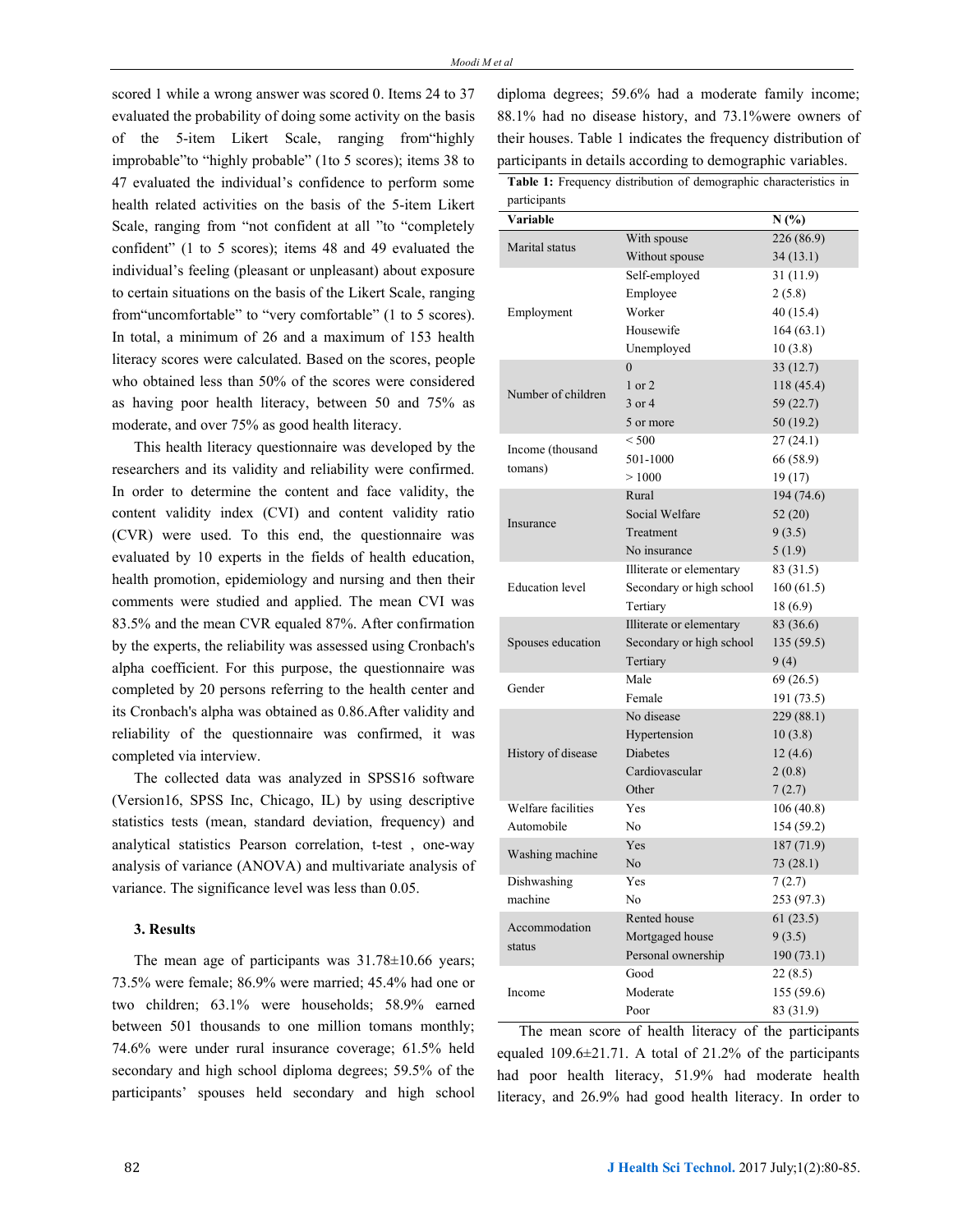compare the mean score of health literacy with regard to demographic variables, the independent t-test and one-way ANOVA were used. The results showed that there was a significant difference between the mean score of health literacy and education  $(p=0.008)$  and gender  $(p=0.03)$ (Table 2), but the effects of variables of marital status  $(T=0.82, P=0.41)$ , employment  $(F=0.91, P=0.41)$ , number of children  $(F=2.46, P=0.06)$ , income level  $(F=1.19, P=0.06)$  $P=0.31$ ), insurance (F=0.43, P=0.73), spouse's education  $(F=1.81, P=0.16)$ , accommodation  $(F=0.99, P=0.37)$  and income condition (F=0.49, P=0.91) were not significant on health literacy. Pearson correlation coefficient showed significant negative correlation between health literacy and age  $(r=-0.13, p= 0.03)$ . Also, Multivariate analysis of variance was used to study the factors affecting health literacy. This test indicated that variables of sex and education are 1.6% and 3.4%, respectively effective on health literacy (Table3).

| Table 2: Comparison of literacy in terms of education and gender |                      |                                |  |  |  |
|------------------------------------------------------------------|----------------------|--------------------------------|--|--|--|
| <b>Variable</b>                                                  | $Mean \pm SD$        | <b>Statistical test result</b> |  |  |  |
| Education                                                        |                      |                                |  |  |  |
| Illiterate or elementary                                         | $106.23 \pm 84.09$ a | $F = 4.86$                     |  |  |  |
| Secondary or high school                                         | $109.20 \pm 37.32$ a | $Df = (2 \& 257)$              |  |  |  |
| Tertiary                                                         | $12422 \pm 1774$ h   | $P = 0.008$                    |  |  |  |
|                                                                  |                      |                                |  |  |  |
| Gender                                                           |                      | $T = -2.21$                    |  |  |  |
| Male                                                             | $104.23 \pm 6.07$    | $DF = 258$                     |  |  |  |
| Female                                                           | $111.20 \pm 38.98$   | $P=0.03$                       |  |  |  |
|                                                                  |                      |                                |  |  |  |

**Table 3:** Multivariate analysis of variance for assessing effective factors on health literacy

| Source of<br><b>Variation</b> | Sums of<br><b>Squares</b> | df            | <b>Effect</b><br><b>Size</b> | <b>Fisher</b><br>statistic | P-value |
|-------------------------------|---------------------------|---------------|------------------------------|----------------------------|---------|
| Sex                           | 1845.70                   |               | 0.016                        | 4.08                       | 0.04    |
| Education                     | 4042.60                   | $\mathcal{D}$ | 0.034                        | 4.45                       | 0.01    |

## **4. Discussion**

According to a statement by the World Health Organization, health literacy has an essential role in determining health inequality in developed and developing countries (**24**). Given the importance of health literacy in improving and promoting public health, the present study aimed to determine the status of health literacy in people who referred to Askarieh rural health center. The results of this study can be utilized in planning interventions to improve health literacy in the society.

The results showed that only 26.9% of the subjects enjoyed a good level of health literacy. Shariatinia reported 16.4% desirable health literacy rate in Yasouj (**25**). Azimi et al. found that 31.2% of the students of the University of Tehran enjoyed desirable health literacy (**26**). Khosravi et al. reported that 41% of the diabetic patients referring to health centers in Shiraz had adequate health literacy (**27**). Tavousi et al. reported that 44% of the Iranian adults living in cities have poor health literacy (**28**). Torres et al. found that 55% of the patients with cancer in NorthEast Carolina have poor health literacy (**29**). Although the rate of health literacy of the individuals in the present study is more than those in Yasouj, it is lower than other studies in other regions of Iran and the study in NorthEast Carolina; therefore, it is essential that the authorities in charge of health and healthcare services should pay more attention to this issue in order to design and implement educational interventions to improve health in these people.

There was a significant relationship between the mean score of health literacy and gender, where women enjoyed higher health literacy than men. Compared with men, women generally care more about hygiene and healthcare principles and comply more with medical advice and have more inclinations toward learning and observing health care principle. These all can influence their health literacy. This is consistent with the studies by Mahmoudi et al. (2015) and Tehrani Banihashemi (2007) (**30**), though not consistent with the studies of Khosravi et al. (2015) (**27**), Shariatinia et al (2015) (**25**), Mollakhalili et al. (2014) (**31**) and Rafiezadeh Gharrehtapeh et al. (2014) (**32**).

The results showed a significant relationship between the level of health literacy and education level, In other words, people with university education have significantly higher levels of health literacy. This is consistent with the findings of the studies by Khosravi et al. (2015) (**27**), Shariatinia et al. (2015) (**25**), Rafiezadeh Gharrehtapehet al. (2014) (**32**), and Mahmoudi et al. (2015) (**33**). Obviously, promoting health literacy among people is something beyond simple information transfer and dependent on the levels of literacy and cognitive development.

Results of the present study showed that the difference in the mean score of health literacy was not significant in terms of marital status, employment, number of children, income level, insurance, spouse's education, accommodation and income status. Wang et al. (**34**) reported that11.4% of adults in the UK had inadequate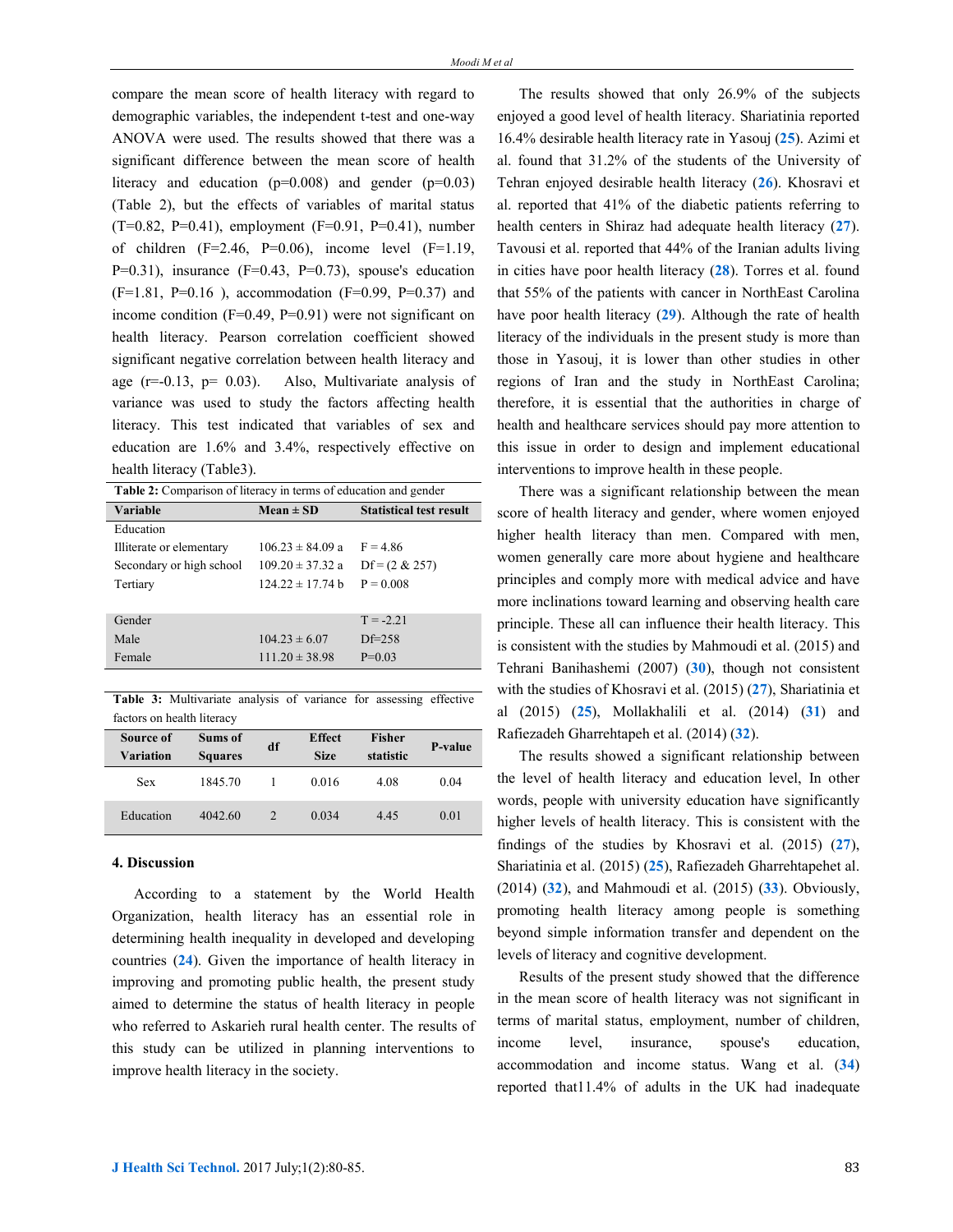health literacy and there was a significant relationship between health literacy and age, gender, education and income. Similarly, Ozdemir et al. (**8**) showed that 28.1% of adults in Turkey had poor health literacy and that there was a significant relationship between health literacy and education, gender and income. Javadzadeh et al. (**35**) reported that 15.5% of adults in Isfahan had poor health literacy and that there was a significant relationship between health literacy and age, education, gender, and economic status. As it can be seen, in these studies there was asignificant relationship between health literacy and income, which is not consistent with our results. Similarly, Tehrani Banihashemi et al. (**30**) found a significant relationship between limited health literacy and lower economic status.

As consent to participate was an inclusion criterion in the study, it is possible that those with higher levels of health literacy were willing to participate. On the other hand, given that the questionnaire was developed by the researchers and its reliability and validity were confirmed for the first time for people referring to public health centers, it is suggested that this study be carried out in other geographic regions with different cultures and populations and with larger sample sizes. It is hoped that this new tool, which is designed in accordance with the cultural matters of Iran, can be a useful tool for assessing health literacy inthe society and this study can be the cornerstone for future national studies.

## **5. Conclusion**

The results of this study showed that less than a third of the subjects had adequate health literacy levels. Hence, given the importance of health literacy and its impact on the way people make decisions about their health, policy makers should consider it as an important issue to improve health in society and promote the quality of health services. Higher levels of health literacy can reduce the staggering costs of treatment on the government and people, and accordingly, the high costs of treatment can be spent on prevention, healthcare services and ultimately improving people's lifestyle. Therefore, it is recommended that authorities in charge with establishment of health should design short-term, mid-term and long-term programs and educational interventions to improve health literacy, particularly among men and individuals with low literacy levels. Also, with the contribution of other institutions, including the mass media, health literacy levels can raise in Iran.

#### **6. Acknowledgements**

The present research was supported by Mashhad University of Medical Sciences (Code N:940883 ).

The author wishes to express her gratitude towards the vice president of research in Mashhad University of Medical Sciences, the chiefs and staffs of the Health centers and the esteemed participants.

Also, a deep gratitude goes to the participants for their contribution and all those who helped us during this study.

## **References**

- 1. World Health Organization. World report on ageing and health. Geneva: World Health Organization. 2015.
- 2. Refshauge A, Kalisch D. Risk factors contributing to chronic disease. Australia: Australian Institute of Health and Welfare (AIHW). 2012.
- 3. Del Mar C. Newinvestments in primary care in Australia. BMC health services research. 2011;11(1):39.
- 4. Buchan JM, Naccarella L, Brooks PM. Is health workforce sustainability in Australia and New Zealand a realistic policy goal? Australian Health Review. 2011;35(2):152-5.
- 5. Jessup RL, Osborne RH, Beauchamp A, Bourne A, Buchbinder R. Health literacy of recently hospitalised patients: a cross-sectional survey using the Health Literacy Questionnaire (HLQ). BMC Health Services Research. 2017;17(1):52.
- 6. Nutbeam D, Kickbusch I. Advancing health literacy: a global challenge for the 21st century. Oxford Univ Press; 2000.
- 7. Kanj M, Mitic W, editors. Health literacy and health promotion: Definitions, concepts and examples in the Eastern Mediterranean region. 7th Global Conference on Health Promotion Promoting Health and Development: Closing the Implementation Gap; 2009.
- 8. Ozdemir H, Alper Z, Uncu Y, Bilgel N. Health literacy among adults: a study from Turkey. Health education research. 2010:cyp068.
- 9. Tavosi M, Ebadi M, Azin A, Shakerinejad G, Hashemi A, Fattahi E, et al. Definitions of health literacy: a review of the literature. 2014.
- 10. La Vonne AD, Zun LS. Assessing adult health literacy in urban healthcare settings. Journal of the National Medical Association. 2008;100(11):1304-8 .
- 11. Kindig DA, Panzer AM, Nielsen-Bohlman L. Health literacy: a prescription to end confusion: National Academies Press; 2004.